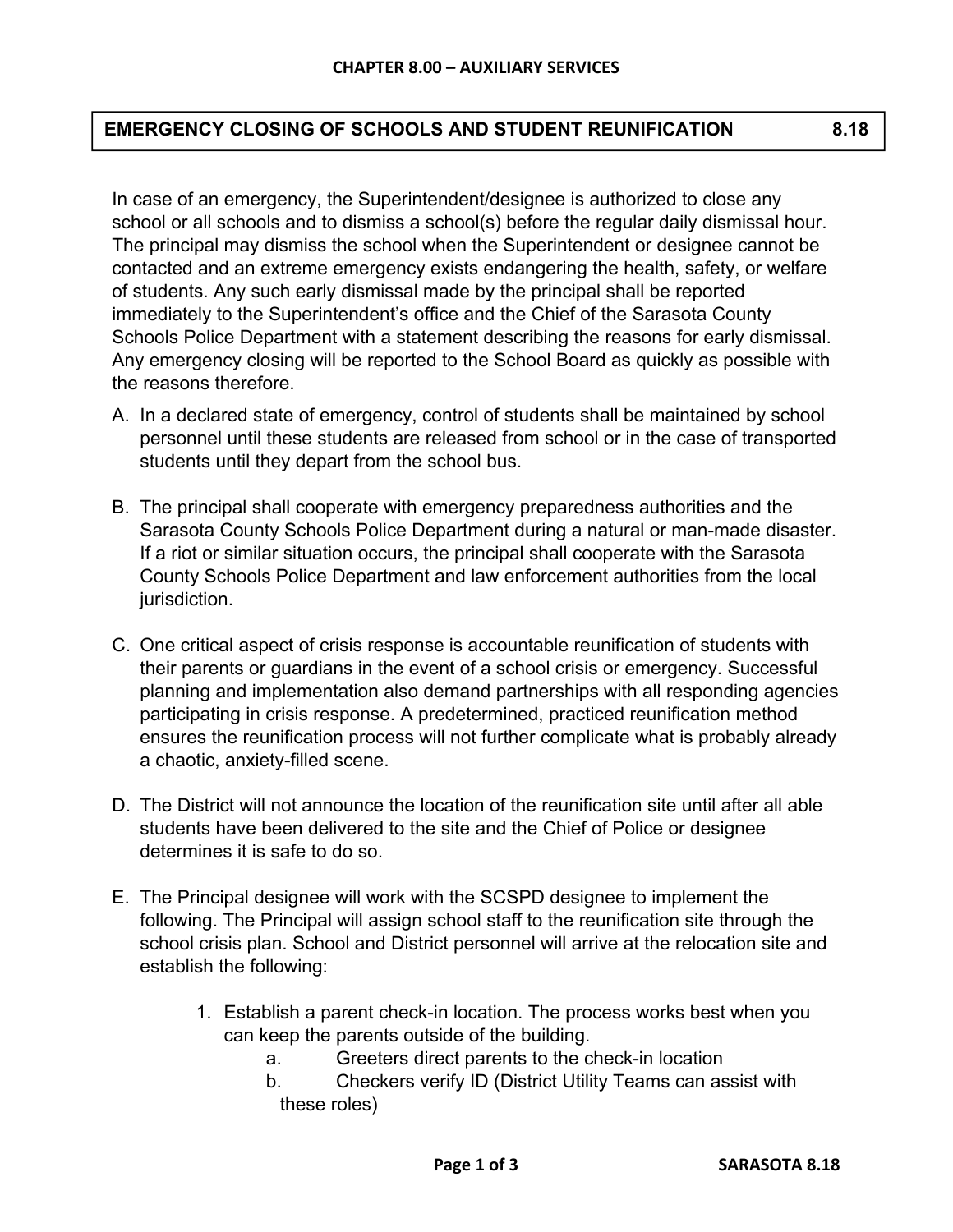## **CHAPTER 8.00 – AUXILIARY SERVICES**

- c. Parents complete reunification cards.
- 2. Establish a student staging area. This area is not in the same location as the check-in
	- a. This area is out of sight of parents and is out of sight of the check-in area.
	- b. Reunifier recovers students from the staging area and delivers them to the reunification site. The reunification site must be located away from and out of sight of the parent check-in area.
	- c. Designated teachers are to remain in the student assembly area to manage students
	- d. Students are reunified with parents/guardians after all information is verified
- 3. Counselors should be available and in a private area out of sight of students and parents. For parents who cannot be reunified with their student.
- F. Offsite reunification will follow the same procedures as above but require staff to be assigned to the following jobs.
	- 1. The Principal Transportation Team:
		- a. Assemble a master student roster, teacher roster, and guest roster
		- b. Account for students on their assigned bus and deliver students to the student staging area.
	- 2. The district reunification coordinator will assist in the identification of a reunification site
	- 3. The Director of Transportation or their designee will provide transport of students and staff to the reunification site.
	- 4. The Principal will assign a staff member to track students and staff being taken to medical facilities.
	- 5. Reunification Team, have roles already assigned (same as onsite)
	- 6. Proceed to location and prepare for student, staff, and parent arrival
	- 7. District teams will be in-route to assist.

## G. RECOVERY PHASE:

Recovery starts when the crisis begins. Actions taken during the Recovery Phase may be initiated because of the serious injury or death of a student/staff member whether naturally or prematurely, violently or accidentally, on-campus or offcampus. The District and schools will activate designated Crisis Response Teams.

- 1. Designate members of your staff as members of the school-based crisis response team who have leadership abilities and react with calm assurance in the face of a crisis.
- 2. The members should be faculty/staff who know and relate well to the students and have the students' respect.